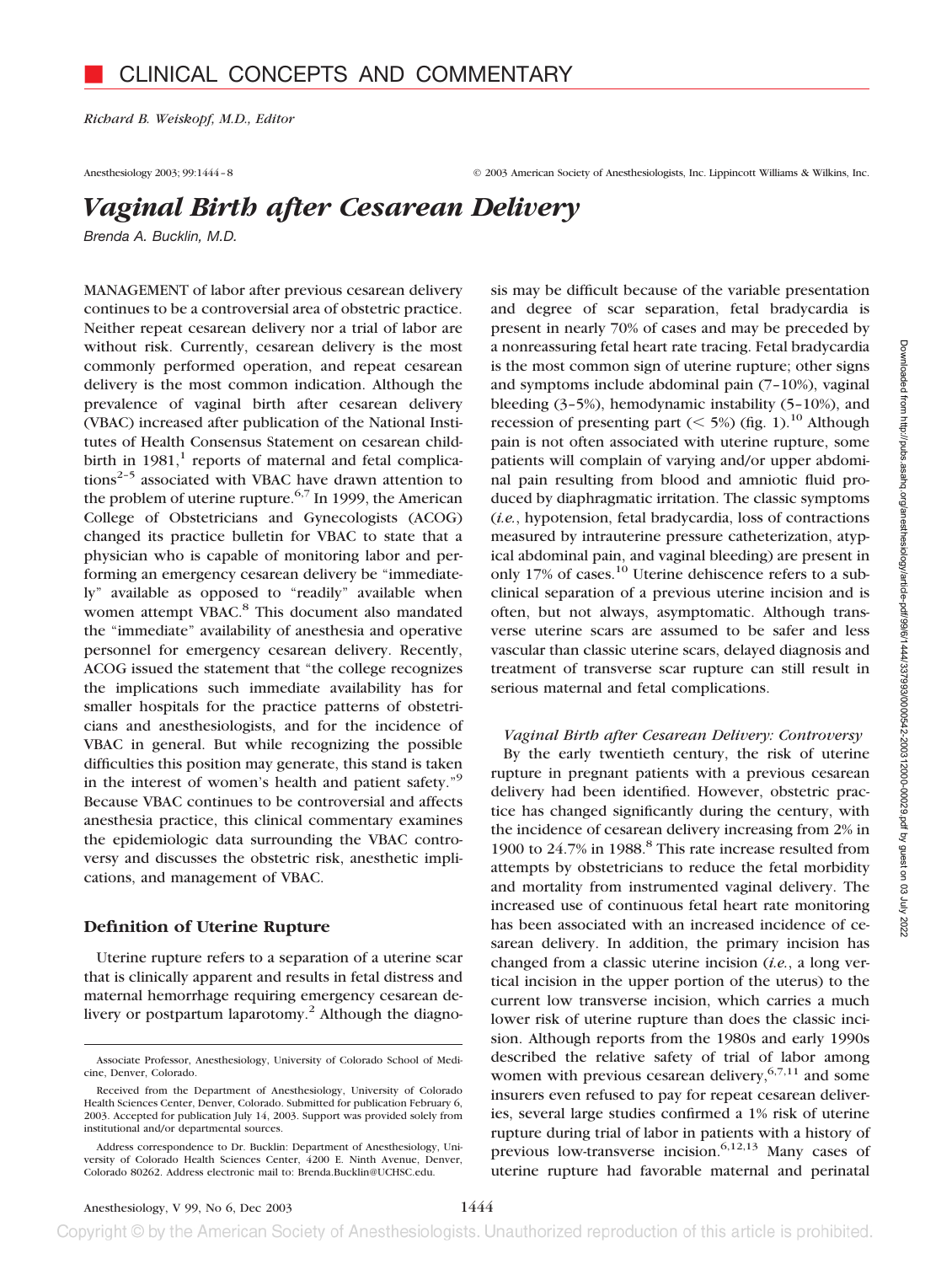

**Fig. 1. Signs and symptoms of uterine rupture.**

outcomes, but others did not. $2-5$  One retrospective chart review of 38,027 deliveries at a university medical center found the incidence of uterine rupture to be 0.8% in women with previous cesarean delivery compared with 0.01% in women without such a history.<sup>14</sup> The authors emphasized the importance of early recognition of scar dehiscence or rupture and expeditious delivery to minimize major maternal and infant morbidities. They also stated that VBAC is "safe" for patients who are treated in hospitals capable of conducting increased surveillance and performing emergency cesarean delivery or exploratory laparotomy. In contrast, results from a communitybased prospective cohort study of attempted VBAC ( $n =$ 754) *versus* elective repeat cesarean delivery  $(n = 727)$ found an incidence of uterine rupture of  $1.6\%$ .<sup>15</sup> These authors suggested that the increased rate of uterine rupture observed in their hospital is a more accurate representation of the actual rate of uterine rupture in community hospitals. However, at least two cases of uterine rupture in this series may be considered extraordinary risks. One case involved induction with misoprostol, a practice discouraged by ACOG.<sup>16</sup> The other case involved a woman with a history of two previous cesarean deliveries and an induction at 41 weeks gestation for a 12-lb infant. Such cases must be examined carefully to determine whether obstetric care followed usual standards. Obviously, all patients are not the same: parity, history of vaginal delivery, history of cesarean delivery for cephalopelvic disproportion, and maternal age can

affect study populations and the decision to attempt trial of labor after previous cesarean delivery.

Another area of concern in patients attempting VBAC is induction of labor. One recent population-based, retrospective cohort analysis of attempted VBAC observed that uterine rupture occurred at a rate of 24.5 per 1,000 among women with prostaglandin-induced labor *versus* 7.7 per 1,000 among women whose labor was induced without prostaglandins.<sup>4</sup> Uterine rupture was observed at a rate of 1.6 per 1,000 among women with repeated cesarean delivery without labor and 5.2 per 1,000 among women with spontaneous labor. If uterine rupture occurred, neonatal mortality increased by a factor of 10. However, the term *uterine rupture* was not clearly defined. In addition, the authors were unable to identify the specific prostaglandin preparation used. Despite these limitations, the ACOG Committee on Obstetric Practice recently issued a practice bulletin discouraging the use of prostaglandins for the induction of labor in patients attempting VBAC.<sup>16</sup> Although prostaglandin induction is discouraged in patients attempting VBAC, oxytocin administration has not been implicated in increasing the risk of uterine rupture in such patients. $17$ 

## *Indications and Outcome of VBAC*

Vaginal birth after cesarean delivery is reported to be successful in  $60 - 80\%$  of attempts.<sup>8</sup> However, the rates reflect a selected population, and the exact number of women undergoing trial of labor is unknown. Successful VBAC is associated with lower morbidity than repeat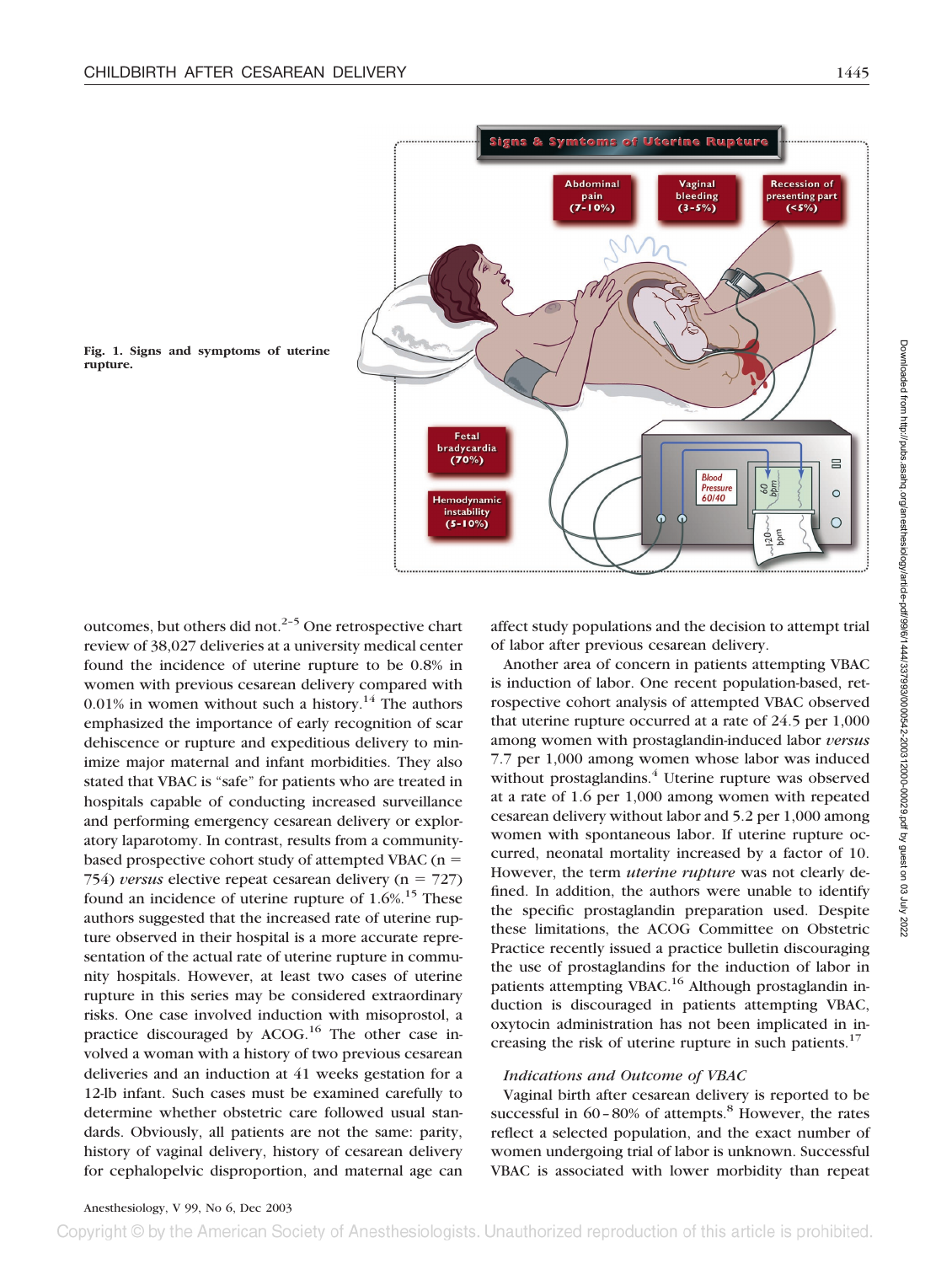cesarean delivery (*i.e.*, fewer blood transfusions, fewer postpartum infections, fewer cases of hysterectomy).<sup>18</sup> Many women who have had one or two previous lowtransverse cesarean deliveries without contraindications to vaginal birth are candidates for a trial of labor, but the risk of uterine rupture increases with the number of previous uterine incisions.19 Although patients with a previous history of failure to progress do deliver vaginally, the cesarean section rate is lower than for patients with nonrecurring indications (*i.e.*, fetal distress, breech presentation).20 Patients with a history of classic uterine incision are not candidates for VBAC.

Many women with a history of previous cesarean delivery have undergone a trial of labor without significant complications,  $6,7$  but most of these published reports resulted from deliveries at hospitals where obstetricians, anesthesiologists, and support personnel are "in-house" and immediately available to perform an emergency cesarean delivery. The most feared complication, uterine rupture, occurs in approximately 1% of cases. In a retrospective review of charts and fetal monitoring strips, 106 cases of uterine rupture were identified among 16,467 women who underwent a trial of labor with previous cesarean delivery. The authors reported that no infants suffered significant perinatal morbidity or mortality if delivery occurred within 17 min when the only fetal heart rate abnormality was a prolonged deceleration.3 Although there were no cases of neonatal death in the 32 cases of only prolonged decelerations, three neonates experienced respiratory distress and one suffered from asphyxia. The authors also concluded that if the fetal heart rate pattern was nonreassuring (*e.g.*, loss of fetal heart rate variability with repetitive late decelerations) before the bradycardia, fetal hypoxic morbidity occurred as early as 10 min between the onset of the prolonged deceleration and delivery. Of 18 patients in whom the fetal heart rate abnormality was severe late decelerations followed by a prolonged late deceleration, there were two cases of neonatal death, four of asphyxia, and three cases of respiratory distress. Although retrospective chart reviews are often limited by selection bias, and this study population consisted largely of indigent Hispanic women with an unknown uterine scar, this likely represents the most severe spectrum of uterine rupture. A prolonged fetal heart rate deceleration can signal uterine rupture, but there are no data correlating the duration of final deceleration to neonatal outcome. Although this study is widely quoted, interpretation of the authors' conclusions regarding specific times and outcome predictions, which are based on a retrospective

analysis of a high-risk population, should be approached with caution.

The 1999 VBAC practice bulletin states that a trial of labor should not be attempted when there is an inability to perform emergency cesarean delivery because of unavailable surgeon, anesthesia, sufficient staff, or facility.<sup>8</sup> In addition, 2002 Guidelines for Perinatal Care state that "any hospital providing an obstetric service should have the capability of responding to an obstetric emergency. No data correlate the timing of intervention with the outcome, and there is little likelihood that any will be obtained. However, in general, the consensus has been that hospitals should have the capability of beginning a cesarean delivery within 30 min of the decision to operate. Examples of indications that may mandate more expeditious delivery include hemorrhage from placenta previa, abruptio placentae, prolapse of the umbilical cord, and uterine rupture."<sup>21</sup>

Much controversy followed the publication of the 1999 ACOG practice bulletin for VBAC, and obstetricians and anesthesiologists raised questions about the applicability of the "30-minute rule." Although the 30 minute rule is not derived from evidence-based data, it states that any hospital sponsoring an obstetric service should be able to initiate a cesarean delivery within 30 min after the decision to proceed to surgery. Some indications, including uterine rupture, require a more expeditious response. $^{21}$  Many anesthesiologists and obstetricians have objected to the new VBAC recommendations because they have changed the requirements for in-house coverage of labor and delivery suites, especially in community hospitals. Although there was a 50% increase in VBAC attempts between 1989 and 1996, attempts declined 12% between 1999 and 2000, with an overall decrease of 27% between 1996 and 2000.<sup>22</sup> It is not clear how the 30-minute rule applies when the sole in-house anesthesiologist is already providing anesthesia for surgery.

The American College of Obstetricians and Gynecologists has not defined the term *immediately* in its 1999 practice bulletin, but it is assumed by many obstetricians and anesthesiologists to mean in-house coverage while a woman is in active labor. The Joint Commission on Accreditation of Healthcare Organizations also adopted the ACOG practice bulletin recommendations into its standards in 2001 and repeated this admonition in the 2002 standards.<sup>23</sup> ACOG contends that VBAC is a patient safety issue and a trial of labor is an elective procedure that can be planned for as with any other surgical procedure. However, even if elective induction is planned, labor is often unpredictable, and if a patient awaits spontaneous labor the elective nature of VBAC is nonexistent. In response to ACOG's practice bulletin, the American Society of Anesthesiologists and ACOG issued a joint statement, the "Optimal Goals for Anesthesia Care in Obstetrics," which was approved by the American Society of Anesthesiologists House of Delegates in 2000.\*

<sup>\*</sup> American Society of Anesthesiologists and American College of Obstetricians and Gynecologists: Optimal Goals for Anesthesia Care in Obstetrics, American Society of Anesthesiologists, 2000; www.asahq.org/publicationsAndServices/standards/24.html. Accessed July 14, 2003.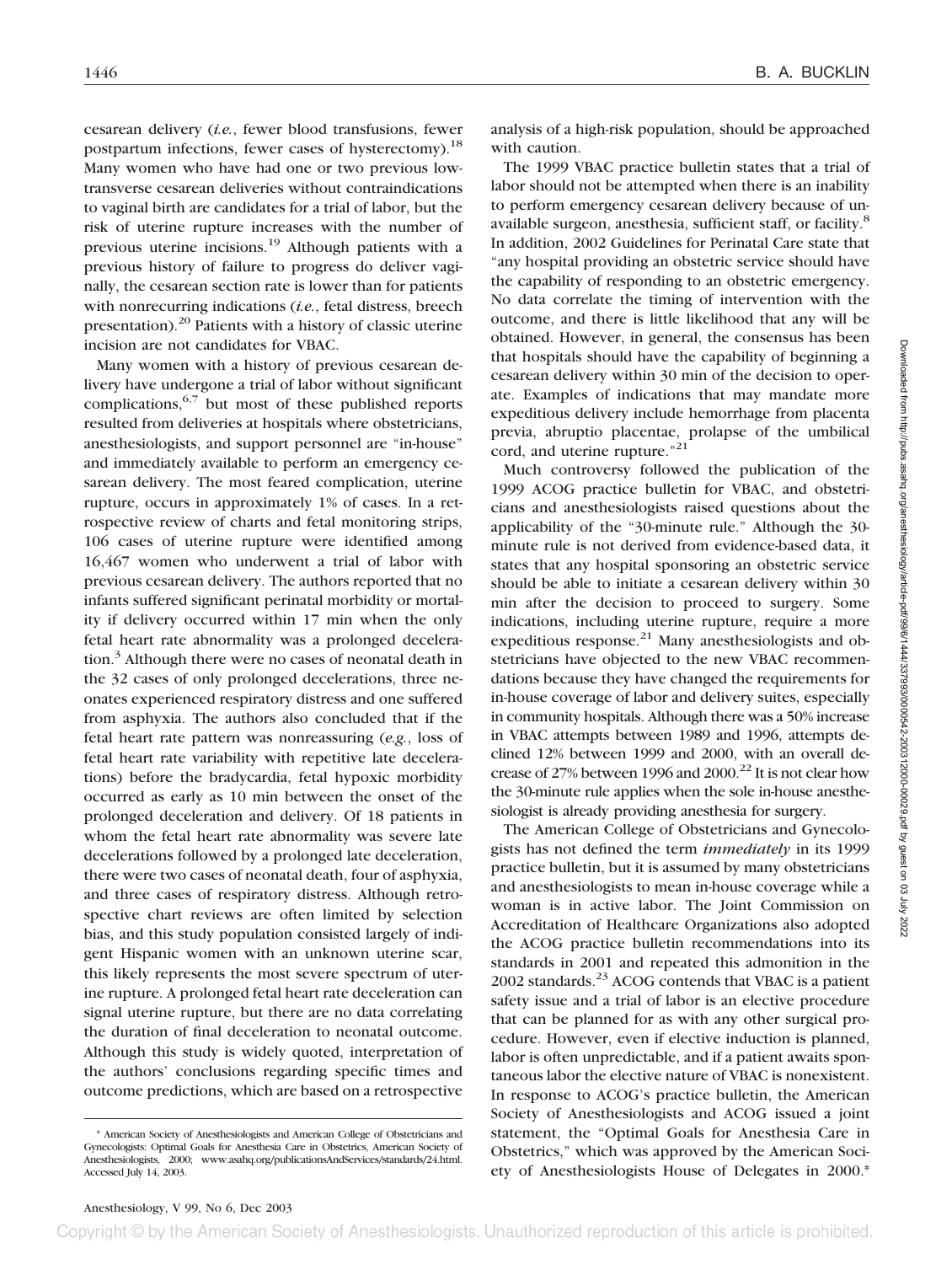

**Fig. 2. Issues related to attempted vaginal birth after cesarean delivery (VBAC).**

This statement reiterated ACOG's practice bulletin for the management of VBAC, stating that "in cases of VBAC, appropriate facilities and personnel, including obstetric anesthesia, nursing personnel, and a physician capable of monitoring labor and performing cesarean delivery" be "immediately available during active labor to perform emergency cesarean delivery,"\* without defining "immediately."

## *Anesthetic Management of VBAC*

**Epidural Analgesia.** The long-standing concern about the use of epidural analgesia for labor in patients attempting VBAC resulted from the concept that labor epidural analgesia could mask the pain of uterine rupture and delay its diagnosis. However, fetal distress is the most common and reliable sign of uterine rupture.<sup>10</sup> Several published reports suggest the safety of labor epidural analgesia during a trial of labor in patients with a history of previous cesarean delivery.<sup>24-26</sup> Although these studies were published at a time when more concentrated local anesthetics ( $\geq 0.125\%$  bupivacaine) were administered, and there was greater concern for nonrecognition and delayed diagnosis of uterine rupture during labor epidural analgesia, the overall incidence of uterine rupture was low, even with epidural analgesia. Despite the limitations of a small sample size and retrospective reporting in two of the three widely quoted studies, the likelihood of masking the pain of uterine rupture with even lower concentrations of epidurally administered local anesthetics seems unlikely. In addition, the 1999 practice bulletin *Vaginal Birth After Cesarean Delivery* by the American College of Obstetricians and Gynecologists states that "based on good and consistent scientific evidence, epidural analgesia may be used for VBAC" (fig.  $2$ ).<sup>8</sup>

The preponderance of evidence suggests that labor epidural analgesia may be used safely during a trial of labor and does not affect the likelihood of successful VBAC.<sup>24,26</sup> Success rates for VBAC are similar in women who do and do not receive epidural analgesia, as well as in those women who receive other types of pain relief. Adequate pain relief may also encourage more women to choose trial of labor. $8,26$  A functional epidural catheter can facilitate transition to surgical anesthesia if time allows and cesarean delivery or uterine exploration become necessary. The use of concentrated local anesthetics (*e.g.*, 2% lidocaine, 2–3% 2-chloroprocaine) during labor may mask the breakthrough pain of uterine rupture, but epidural analgesia rarely masks the signs and symptoms of uterine rupture when diluted concentrations of local anesthetic with or without opioids are administered.<sup>8</sup> Breakthrough or varying pain during trial of labor may be indicative of uterine rupture and should be evaluated carefully.

During the past decade, combined spinal-epidural analgesia has become increasingly popular for labor analgesia. Although intrathecal opioid administration with or without local anesthetic prior to epidural analgesia potentially provides the best of both techniques, some epidural catheters will remain untested during the period of intrathecal analgesia. However, investigators have suggested that the epidural failure rate for spinalepidural analgesia may actually be less than for conventional epidural analgesia. $27$ 

# *Management of Uterine Rupture*

**Obstetric Management.** Obstetric management of frank uterine rupture includes immediate laparotomy and cesarean delivery. Although hysterectomy is the definitive procedure in some cases of uterine rupture, uterine dehiscence resulting from low-transverse scar separation is often discovered incidentally and can be repaired successfully without hysterectomy. Because uterine atony often follows uterine rupture, ligation of the uterine, ovarian, and hypogastric arteries can be helpful in reducing blood loss and preventing hysterectomy. However, venous bleeding often continues from the uterine vascular bed. Angiographic selective embolization of pelvic vessels is another treatment alternative in some patients, although this technique works best in patients with an identifiable presurgical risk of hemorrhage (*e.g.*, placenta accreta).<sup>28</sup>

**Anesthetic Management.** Choice of anesthetic depends on maternal hemodynamic status, fetal status, amount of expected blood loss, and risk of cesarean hysterectomy. In their chart review of 21 cases of uterine rupture, Yap *et al.*<sup>14</sup> reported that 10 of the 21 deliveries or laparotomies were successfully managed intraoperatively with epidural anesthesia. Either regional or general anesthesia is an acceptable anesthetic choice if the mother and fetus are stable. In parturients with uncertain intravascular volume, spinal or epidural anesthesia may be unsafe because the sympathetic blockade